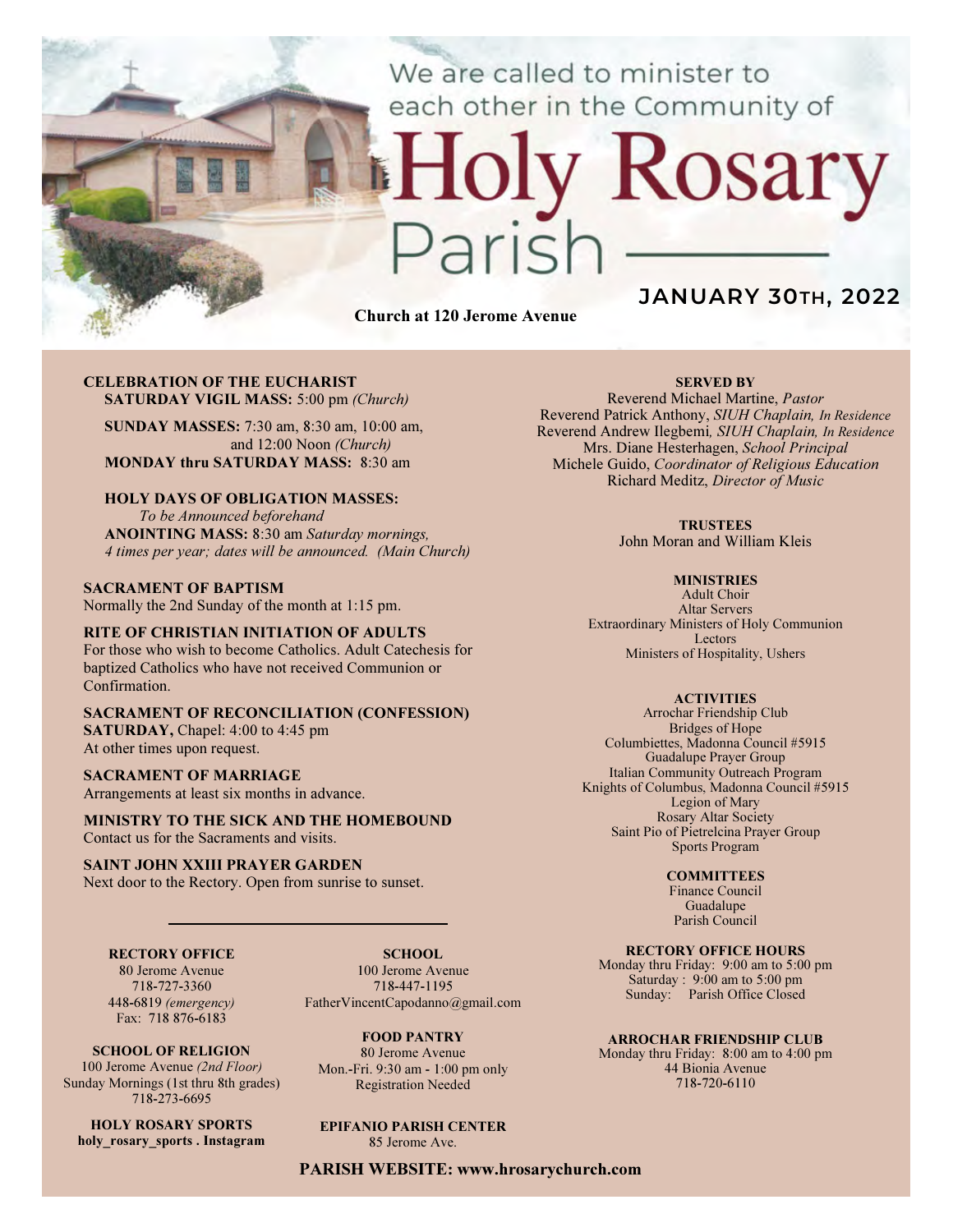

SUNDAY, January 30, 2022 CCD Classes today. Children attend the 8:30 am Mass, followed by their class. Any question regarding the CCD Program, please leave a message for Ms Guido at 718-273-6695

MONDAY, January 31, 2022 7:00 pm - Legion of Mary, Parish Center

TUESDAY, February 1, 2022

WEDNESDAY, February 2, 2022 7:00 pm - South Beach Civic, Parish Center, Rooms 2 & 3 7:00 pm - Knights of Columbus, Parish Center, Room 4

THURSDAY, February 3, 2022 - Feast of St. Blaise 8:30 am - Blessing of Throats at the 8:30 am Mass Only 8:00 pm - Columbietes, Parish Center, Rooms 2 & 3



FRIDAY, February 4, 2022

SATURDAY, February 5, 2022 4:00 - 4:45 pm - Confessions, Daily Mass Chapel

SUNDAY, February 6, 2022 CCD Classes today. Children attend the 8:30 am Mass, followed by their class. Any question regarding the CCD Program, please leave a message for Ms Guido at 718-273-6695

# FOOD PANTRY

We thank you for your generosity to our Food Pantry but until further notice we do not need any more food donations. We appreciate all that you have done to help the Food Pantry.



### Rite of Christian Initiation of Adult RCIA is a program for those

individuals who wish to convert to the Catholic faith or for baptized Catholics who have not received Holy Eucharist  $\mathbf{ii} \mathbf{G} \mathbf{u}$  and/or Confirmation. If anyone is interested in volunteering their time to

assist with this program or for any other information, please call Frank Carpenito at 917-612-8479.

# 2021 TAX STATEMENTS

Please call the Rectory at 718-727-3360 if you are in need of a statement of your 2021 contributions for tax purposes.



# BEREAVEMENT TREE ORNAMENTS

Ornaments may be picked up from the Rectory, otherwise they will be kept and placed on the Bereavement Tree next Advent.

# **REGISTRATION**

Anyone who is new to the Parish, please drop by the Rectory to register as a new parishioner between the hours of 9:00 am and 3:00 pm.

# **CREMATION**

Since the number of cremations is on the rise, I thought some information about the Catholic Church's teaching and policy on Cremation might be helpful:

 In a departure with the past, the Catholic Church now permits cremation as long as it is done without the idea of mocking or being disrespectful to the Church's teaching on the resurrection of the body.

 The cremated remains must be buried in a cemetery or entombed in a niche in a mausoleum soon after the cremation or funeral mass. The Church does not permit the scattering of ashes or taking the ashes home without the intent of burial. Burial at sea is an option as long as the entire urn is deposited in the ocean and the ashes are not scattered.

 As this is the policy of the Universal Church, it is also the policy here at Holy Rosary Parish. The local funeral homes are all aware of these policies and will work together with the families and the parish in implementing them.

Father Michael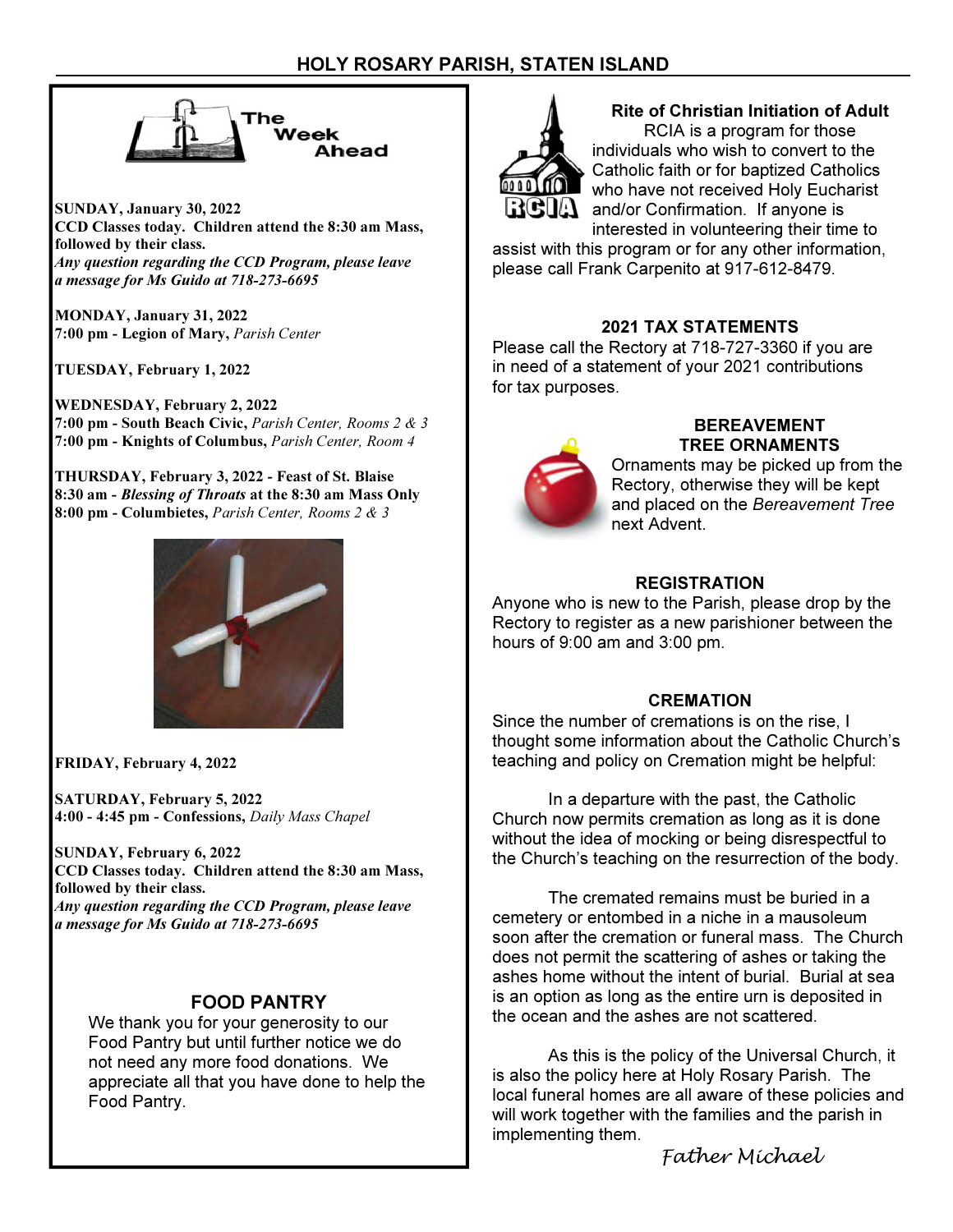# SPONSOR CERTIFICATES

Sponsor Certificates are often required before one can serve as a Godparent for the Sacrament of Baptism or as a Sponsor for the Sacrament Confirmation. In order to receive a Sponsor Certificate from Holy Rosary, one needs to be a Registered Parishioner of the Parish, have received the Sacraments of Baptism, Confirmation and Eucharist, must be over 14 years of age and if married, must be in a valid Church marriage (have been married in the presence of a priest/deacon and two witnesses).

Sponsor Certificates may be obtained only AFTER any of the Sunday Masses.

The PERSON REQUIRING THE CERTIFICATE MUST see the Priest AFTER ATTENDING THE MASS and request one.

# MEMORIAL MASSES

 Due to the shortage of priests at Holy Rosary, we are unable to accept separate, private memorial masses on the anniversary of death any longer.

 Please reserve a Mass, shared or otherwise, for your deceased loved one upon the opening of the Mass Book each year.



BAPTISM Baptisms will be celebrated on the SECOND SUNDAY of the month at 1:15 pm.

Baptismal Classes will be held on the FOURTH SUNDAY of the month at 1:15 pm.

The required Baptismal Class for the parents/Godparents may be taken at another local parish with the permission of the pastor of that parish. A letter attesting that the class has been attended must be brought back to Holy Rosary along with any required sponsor certificates for the Godparents.

 Private Baptisms cannot be accommodated due to the shortage of priests in the Parish. An exception will be made if the family brings their own priest or deacon to perform the ceremony.

 Please call the Rectory to make arrangements for the Baptism and to fill out the necessary paperwork.

# DON'T FORGET TO GET YOUR SUPER 50/50 RAFFLE FOR THE MONTH OF JANUARY! The Winner will be Drawn the Last Day of the Month & the winning amount will be printed in the Bulletin A Reminder that the Donation is \$5.00

 You will find a yellow envelope for this Raffle in the packet mailed home to you. If you want to enter more than once, additional envelopes are available in the Hospitality Room. Drop the envelope in the Collection Basket or Bring to the Rectory. You may fill out as many envelopes as you like. Send in your envelopes now for January and let's start to build up the jackpot! The December winner won \$210.

If you would like to sign up for online giving please visit https://hrosarychurchgiving.com/

Please contact the Parish Office for more information Lord, we seek to give You glory in every aspect of our lives. As we embark upon our Offertory Program, Beyond Sunday Morning, we ask that You bless our financial sacrifices to the Parish and use these gifts to Your glory.

# HOLY ROSARY SPORTS

Holy Rosary Sports has a new Instagram account where you can reach us for Registration and other information. Please check us out below! holy\_rosary\_sports

# AND IN ALL THINGS GIVE THANKS

| January 23, 2022 Adult Collection        | \$4,780.00 |
|------------------------------------------|------------|
| January 23, 2022 Children's Collection   | \$153.00   |
| <b>January 24, 2021 Adult Collection</b> | \$4,924.00 |
| January 24, 2021 Children's Collection   | \$59.00    |
| This Week's On Line Giving was: \$683.00 |            |

Our Weekly Parish Operating Expenses are \$18,298.00